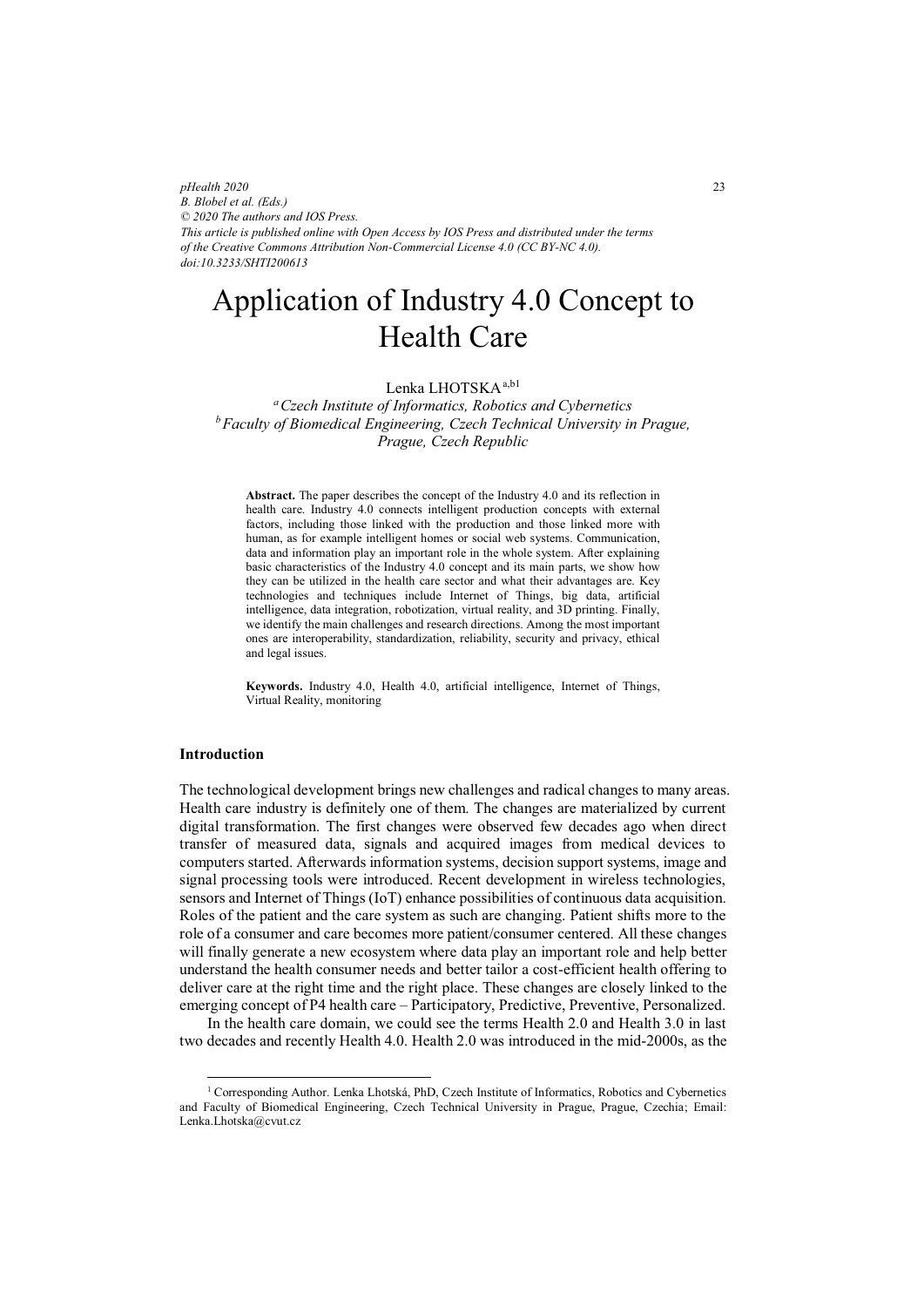subset of health care technologies mirroring the wider Web 2.0 movement. Health 3.0 is health related extension of the concept of Web 3.0, utilizing user preferences and semantic web concept. Finally, Health 4.0 reflects the development in the industry where the concept Industry 4.0 was introduced in 2011  $[1, 2]$ . The aim of the paper is to describe the main ideas of the Industry 4.0 concept and to point out their reflection in the health care. In other words, what can we learn from the application of Industry 4.0 concepts in the industry? How can the concept and lessons learned be applied to health care?

#### **1. Industry 4.0**

The Industry 4.0 concept is based on distributed control and decision making, into which various systems are integrated. It is reflected in the concept of intelligent production that is not closed in a particular factory environment. It also considers external factors, such as logistics, energy, and requirements, plans or orders from the customers. Further it is connected with mobility, intelligent homes and buildings, social web systems, etc. It is also called Internet of things, services and people. Important role in this ecosystem is played by data and information acquired from the data. Intelligent production builds on mutual communication of individual components that is no more centralized and are partially autonomous units. The processes of optimization and automatic planning and scheduling of production become more important. Another important item is knowledge of model of individual parts of the whole system. This knowledge is important at diagnostics and predictive maintenance. Greater portfolio of various sensors, and thus measured physical quantities, supply high volume of information, impossible to acquire in the past. The data and information support acquisition of knowledge about product utilization and influence the product properties.

In addition to machine-machine interaction, human-machine interaction is becoming more frequent and important. It includes production control processes, direct production and human-machine collaboration. Participation in direct production requires safe form of human collaboration with machines, mostly robots. Collaborative activities between human and robot require completely different paradigm of robot control that allows not only sufficiently fast activity to be performed, but also not to endanger surrounding environment, in particular human.

The core of the concept is connection of virtual cybernetic world with the world of physical reality. It brings significant interactions of these systems with the whole society, thus with the social world. From the point of view of modern system theory, we can call this development cyber-physical-social revolution, causing dynamic interaction of complex cyber-virtual systems, systems of physical world and social systems. The technological assumptions are based on information and cybernetic technologies, big data, autonomous robots, sensors, cloud computing and data storage, additive manufacturing, augmented reality, internet of things, and last but not least the whole scientific discipline of cybernetics and artificial intelligence that constitutes the core (both in ideas and technology) of the current "industrial revolution". The listed topics are accompanied by such issues as data privacy and security, system security of critical infrastructures and energy systems, privacy protection, intellectual property protection. Standardization and legal adjustments are inevitable parts of the whole process.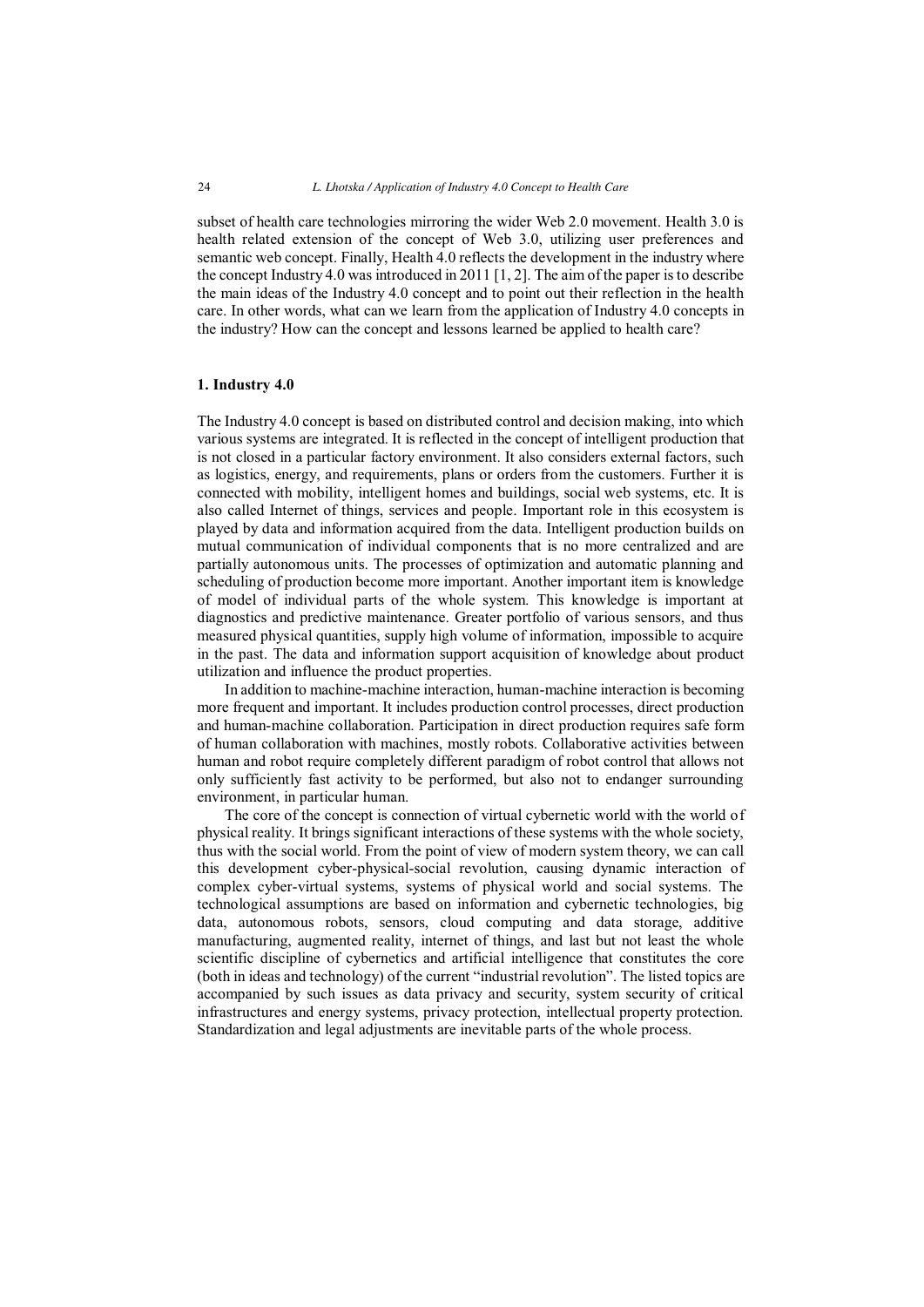## *1.1. Characteristics of Industry 4.0 Concept*

Industry 4.0 transforms production from independent automatized units to fully integrated, automatized and continuously optimized production environment. New global networks based on interconnection of production equipment into cyber-physical systems will emerge. The basis of production transformation of high quality is a thorough analysis of all data sources that come into play in a given production environment. This applies both to the current situation and to the intended future solution. The infrastructure and tools for data collection and related storage and analysis systems must meet the requirements so that changes or extensions of production processes do not result in a complete change of the digital layer. In most of the applications, we assume the collection and evaluation of data (or at least selected groups of data) in real time. This data forms the basis for meeting most of the requirements of digital transformation (production planning and control, monitoring the status of machines, orders and performance of operators, implementation and use of digital twins, use of IoT, robotics, working with big data, use of artificial intelligence algorithms, cyber security). The following requirements must be met for such functionality [3]:

- -Acquisition, transformation and storage of data for subsequent analysis in near real time, i.e. with minimal latency;
- $\blacksquare$  Continuous and uninterrupted flow of relevant data from primary information systems to the analytical data repository (data warehouse);
- - Permanent and uninterrupted "functioning" of the central data storage, when, in contrast to batch data upload, the functionality of the analytical solution is not possible to fail;
- - Synchronization of data entities across all customer systems, i.e. the ability to obtain, for example, a complex customer object from several primary systems with minimal latency;
- - Ensuring the quality of data, i.e. their cleaning so that the data enters the central repository for analytical processing in the highest possible quality;
- - Minimum requirements for primary systems, i.e. ensuring minimum consumption of system resources of primary systems when extracting data from them;
- $\bullet$  Scalability of the solution must ensure the ability to process so-called mixed workloads, i.e. processing of very different volumes of data - data integration solution for real-time analysis of production data must be able to process a continuous flow of smaller volumes of data, but must also be able to work with batch processing of large data volume in a short time;
- - Part of the data integration process is usually the storage of transformed data in a central data warehouse, the data warehouse architecture must be prepared for the need for real-time analysis, historical analysis or analysis of historical and current data at the same time, i.e. for data integration of various nature within the data storage.

# *1.2. Selected Items of Industry 4.0 Concept*

The text is inspired by the book [3] that provided deep analysis of current situation and future visions of Industry 4.0 and its impact on the Czech Republic.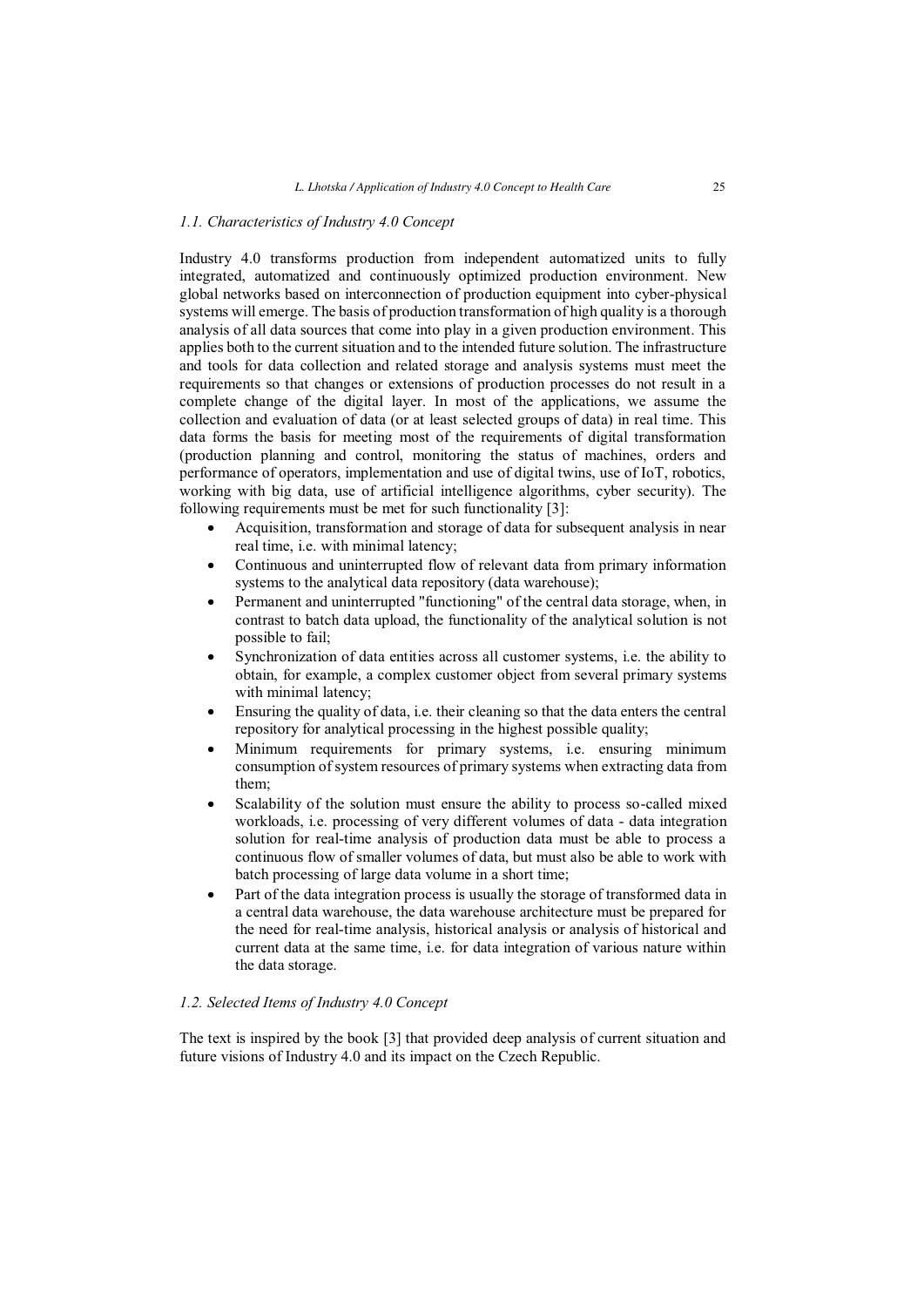# *1.2.1. Data Integration*

Data integration serves for several purposes, the most important ones are production planning, management, monitoring the state of machines, orders, and performance of operators.

*Production planning and management* is always closely related to the character of production (mass production on one side and production of unique pieces on the other side). Currently, mostly a planning system is used within the CAD system for production design and layout in terms of the use of input material. In connection with the expansion of automation and robotization of production and handling between individual production operations. It will be desirable to implement a planning and scheduling system to control the entire production process to optimize the entire production process from order acceptance, material preparation for machines to storage of finished products and subsequent dispatch for customers. The classic planning is also approached by scheduling follow-up operations so that all devices are used to the maximum and there are no unnecessary pauses caused by waiting for the previous operation to complete. Planning and scheduling are closely related to the use of artificial intelligence algorithms, especially optimization algorithms.

*Monitoring the state of machines, orders and performance of operators* assumes the collection of data from machines and sensors suitably located in the production area. Most newly manufactured machines and equipment already have integrated sensors that allow to collect basic data about the operation of the machine. This data is sent to the computer system and is used for analysis from the point of view of predictive maintenance. This means that using artificial intelligence algorithms, it is possible to better plan machine downtime and perform maintenance before a failure could occur, which in most cases means a longer shutdown of the machine. There may be several approaches depending on whether the machine can be replaced by another machine during the shutdown with the need to change the production schedule, or whether the machine cannot be replaced. The downtime can then significantly disrupt the production plan and schedule. That is why predictive maintenance has such a big impact on production operations.

The collection of production data in combination with information on incoming and initiated orders allows more accurate monitoring of how individual orders are processed, and thus inform the customer about the time of processing his/her order. This feature is widespread in e-shops today, but is not yet possible in a similar time horizon for production processes that have a specific character.

Monitoring operator performance has several aspects: accuracy and precision of production, adherence to defined procedures and work safety. The first two aspects are closely linked to the previous points (data collection from machines and sensors and ordering information). The last one directly concerns the operator (e.g. sudden change of health condition, injury). Stored data can help in subsequent analysis to identify the cause of the problem.

# *1.2.2. Digital Twin, Augmented Reality, Virtual Reality*

At present, the term digital twin is understood primarily as a virtual representation of physical objects, both production and transportation equipment, but also processes, systems, workers or the entire environment. The digital twin is thus no longer just a virtual model of the real counterpart, but a dynamic carrier of data and status information obtained through a number of sensors and sensors connected by the Internet of Things.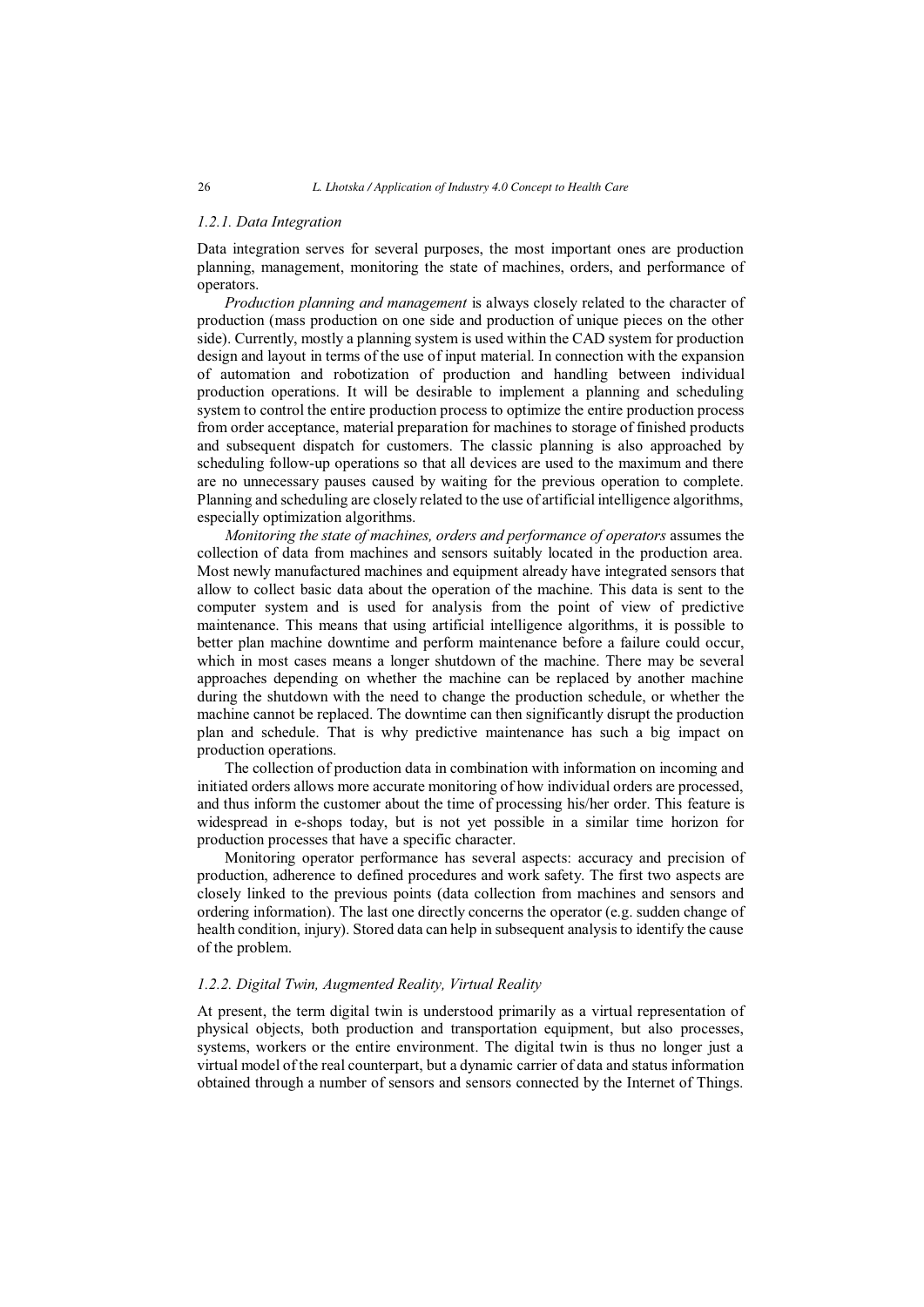The digital twin can thus be used to monitor physical objects and processes in a real environment and time. The advantage of this approach is the creation of a detailed digital image with real data. It can then be used in complex simulation models, where it contributes to the acceleration and facilitation of decision-making processes, because it eases the direct identification of possible consequences of the considered changes and key patterns of behavior in individual processes. Here it is necessary to emphasize that it is possible to simulate the interaction of the human operator and to solve the arrangement from the ergonomic point of view before putting it into real operation. Simulation using a digital twin also brings deeper knowledge about the causality of individual components in processes and environments, allows to identify weaknesses that need to be stabilized and optimized in order to increase process performance and strengthen the robustness of the environment.

Virtual (digital) copies of production equipment and lines can be used for predictive maintenance. They can also be used for operational, planned, corrective and preventive maintenance. In this context, it is also necessary to mention other possible uses, for training operators and service personnel. Here, the possibility of using virtual reality has its irreplaceable role, which in combination with simulation tools will prepare a very realistic perception. In this way, a number of standard and non-standard situations can be trained, which can be expected in production and maintenance. Because in fact some phenomena may occur with a very low probability, the individual may not encounter them for a very long time. However, he/she should be prepared in training so that he/she is able to react correctly and perform adequate actions.

# *1.2.3. Additive Manufacturing (3D Printing)*

3D printing, or additive manufacturing, is the construction of a three-dimensional object from a CAD model or a digital 3D model. Some advantages of 3D printing for industry are that 3D printing can print many geometric structures, as well as simplify the product design process. It is also relatively environmentally friendly. In low-volume production, it can also decrease lead times and total production costs. Moreover, it can increase flexibility, reduce warehousing costs and help the company towards the adoption of a mass customization business strategy. In addition, 3D printing can be very useful for printing spare parts and installing it locally, therefore reducing supplier dependence and reducing the supply lead time [4].

#### *1.2.4. Internet of Things*

The Internet of Things (IoT) is a new trend in the control and communication of objects of common use with each other or with humans, especially through wireless data and Internet technologies. Such interconnected devices enable the collection of large amounts of data that can be further processed and used in various areas such as logistics, healthcare, energy, transport, meteorology, etc. The term "Internet of Things" is just an umbrella phrase. Already today in practice, countless devices such as remote-controlled appliances (sockets, lighting), cameras, weather stations and individual sensors work. However, they do not yet cooperate under one technology and a common protocol.

In the manufacturing process, sensors and more complex systems classified as Internet of Things can be used for a variety of purposes. The main ones are monitoring the condition of machines and equipment (see below - predictive maintenance); movement of material, intermediate products and final products in production and storage; monitoring of the state of the environment (measurement of temperature,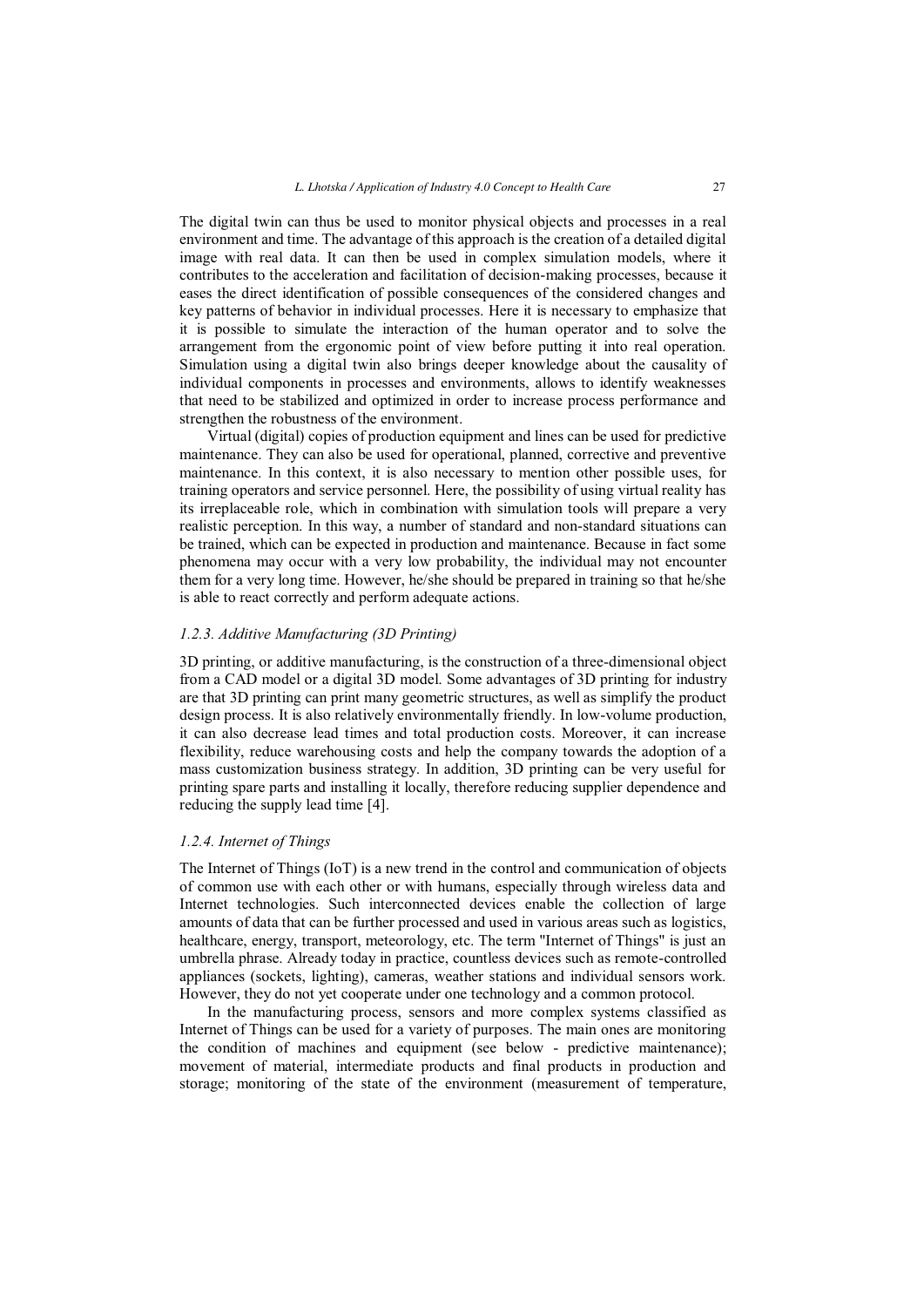humidity, oxygen content, carbon dioxide, or undesirable substances according to the nature of production); monitoring the activity of operators (e.g. interaction with production equipment). The obtained data can be used both retrospectively and prospectively. Retrospective use is possible, for example, for the analysis of the speed / slowness of production, defective products, and bottlenecks in production. Using artificial intelligence algorithms (see below) allows to prepare detailed analyzes and reveal information hidden in the data, which is not completely clear, for example, from time series. Prospective use is offered in the design of a new product or the integration of a new machine using a digital twin and a simulation system (see above).

Another promising area of IoT utilization is predictive maintenance. The basic prerequisite for predictive maintenance is a suitable design for data collection from production facilities. This means using data that can be provided directly by the device, as well as data from suitable complementary sensors or other IoT elements that will measure other quantities on the device or in the environment. Other information about operation or faults in the past can be also used. This information can serve as additional input to machine learning algorithms and thus improve predictions. However, it should be emphasized that machine learning methods must also be chosen appropriately depending on the nature of the data obtained (see below).

Unlike preventive maintenance, predictive maintenance based on machine learning can recognize degradation patterns long time before the actual failure and predict impending failures. Thanks to this information, the operability of the equipment is extended, downtime is reduced and the most fruitful improvements are achieved in terms of the overall efficiency of the equipment, which guarantees manufacturers the highest lifetime return on investment. Predictive analytics and machine learning software achieve this through programs that run continuously. They distinguish between the normal and unusual state and behavior of a device or process by recognizing complex data patterns that reveal accurate degradation and failure signals. The tasks that these programs perform are of two types. One type acts as a detector of anomalies and deviations from otherwise normal behavior. The second one detects real patterns of faults and identifies behaviors that result in specific faults. When detecting unusual behavior or patterns of failures, machine learning programs send alerts not only weeks but sometimes months before the failure itself and prescribe specific corrective actions. As a result, we are able to avoid production downtime, repair minor defects that could subsequently cause major problems, reduce downtime costs, and provide operators and maintenance personnel with confidence in predicting failures, giving them time to eliminate basic causes of equipment failures. Such an automated approach, which inserts and abstracts the details of machine learning techniques, is significantly more efficient and accurate than other systems that currently exist in equipment maintenance.

# *1.2.5. Robotization*

Robotization as such has higher ambitions today than simply replacing humans with machines. In particular, it is a highly flexible system that connects the product configuration system, ERP (enterprise resource planning) and robots that are able to produce the product according to the digitized assignment. Robotization thus moves certain production processes to a completely different level - qualitative, quantitative from a number of points of view, including health protection during production and production safety.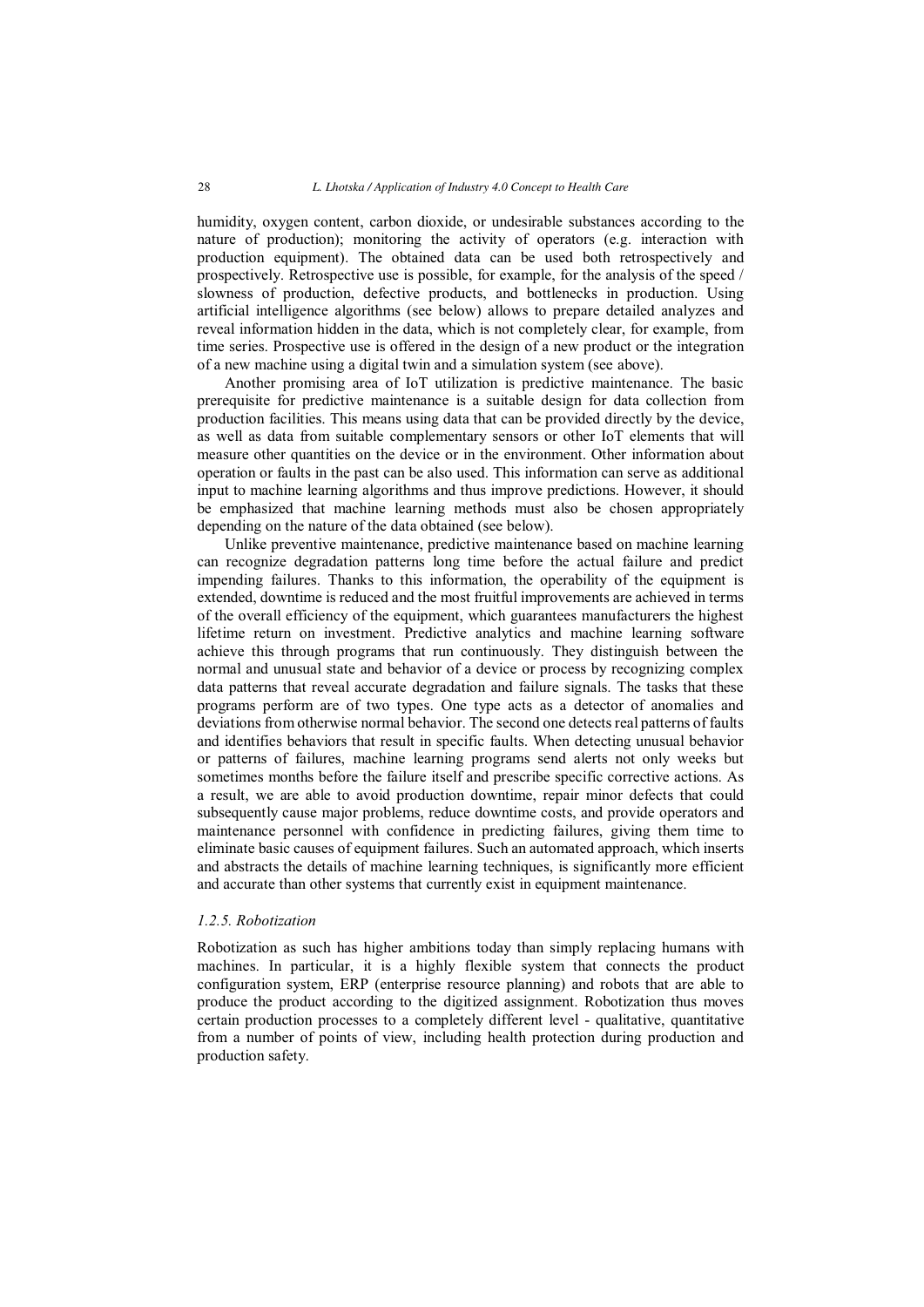Other attributes of robots are their accuracy, reliability, low risk of error and time savings. They allow easier standardization than manual work. In this way, they contribute to reducing costs and maintaining production parameters and product quality. Another important functionality is automatic quality control. In the standard arrangement, quality control has been performed by a person, usually only optically, or by remeasuring the product. However, this entails a relatively high error rate, given the human factor (oversight of the wrong product, inaccurate measurements, laziness, etc.).

In new arrangements, the inspection station is supplemented by various sensor systems, which automatically inspect the products and can therefore accurately evaluate whether the product corresponds to the required quality or not. In addition, this data is automatically transferred to the superior ERP / MIS (management information system) and thus allow long-term monitoring of production quality in relation to other parameters, including the quality of input material, production process, etc.

#### *1.2.6. Big Data*

Currently, standard tools available in management information systems are used in most cases. The reason is also that there is not yet such a data flow from production that would require the use of systems for the analysis of large data. Online records at the terminals of individual machines are used for statistical evaluation.

Introduction of sensory systems and IoT assumes continuous data collection from operation for subsequent multipurpose use. Therefore, long-term storage of both raw data and aggregated information is necessary. The aggregated information can be used for a quick overview of past states and solutions. Raw data allow the deployment and testing of methods that may not be available when starting a new operation. At the same time, this data will be used to continuously "train" the artificial intelligence methods used.

The first step is high quality data and functional analysis that helps identify suitable systems for managing large data. Equally important is the design of data structures for storing data so that their extraction is as easy and efficient as possible.

An example of the systems producing large volumes of data is a system for on-line monitoring of some quantities, especially technical failures and consumption of spare parts within predictive maintenance, monitoring of product quality and the share of scrap, as well as the share and development of production waste. All monitored data can be used in the optimization of production and predictive maintenance using artificial intelligence algorithms.

#### *1.2.7. Use of Artificial Intelligence Algorithms*

Selected artificial intelligence algorithms can be used for multiple purposes in the production environment.

The first large part is the area of production planning and scheduling [5]. For example, planning and scheduling methods with constraints can be used (constraints are spatial, temporal and capacity - there is no unlimited space, infinite time or infinitely large capacity of production facilities or human resources). These methods are usually supplemented by optimization algorithms, because one of the goals is to find the most suitable of more possible solutions according to the selected criteria (time, finance, energy, material consumption).

The second major area is the use of machine learning methods [6]. This mainly concerns production and maintenance. Given that after the deployment of new technologies (machines and IoT), there is not enough input data at the beginning, which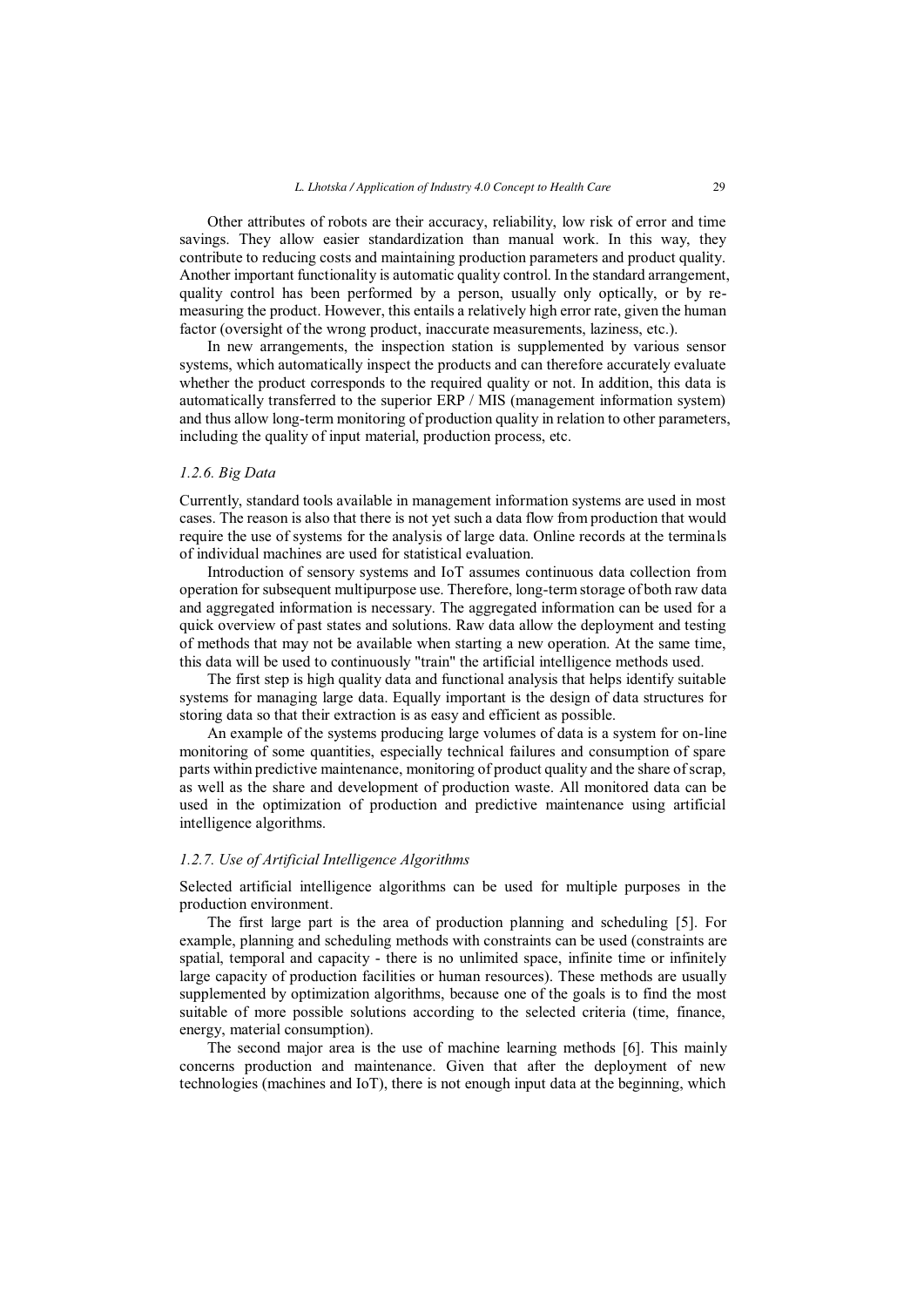is required by most machine learning methods, it is advantageous to use the case-based reasoning method [7]. It allows to work with a small number of "cases", in which we can incorporate the formalized knowledge of experts about the operation in a suitable way. Part of the case-based reasoning is a library of typical cases describing individual categories of states or situations (e.g. normal state of the machine, minor deviations from the normal state, larger deviations from the normal state, state close to failure, failure). Each newly confirmed pattern in the data can be added to the library and thus constantly refined.

After a sufficiently long collection of data from the operation, it is possible to learn selected machine learning methods from this data and possibly fine-tune on the basis of a library of typical cases created by the method of case-based reasoning. The basic considered methods of machine learning are SVM (support vector machine), neural networks, and decision trees (or in the variant of decision forest optimization). The final decision is related to the nature and volume of the input data.

#### *1.2.8. Cyber Security*

From our point of view, cyber security refers to the physical security of data repositories, communication lines within the company, data security and processes ensuring compliance with cyber security standards [8]. The physical security of data warehouses seems relatively simple. For communication lines, it is necessary to ensure secure transmission of data and information. Data can be secured by appropriately selected encryption, documents e.g. by electronic signature. This technical security must be accompanied by the introduction of cyber security standards and strict adherence to working procedures. Due to the fact that ERP / MIS stores standard production data and personal and payroll data of employees, standards required for data security and their transmission in standard environments (Cyber Security Act, Personal Data Protection Act and GDPR) are introduced. One of the options that a company can use is to monitor and analyze behavior directly in a protected network (intranet) using artificial intelligence algorithms.

#### *1.3. Summary*

Currently we can already find implementations of some parts of the Industry 4.0 concept in the industry. The most frequent ones are in manufacturing with high level of robotization that is implicitly and inherently accompanied with introduction of sensory systems, IoT, continuous monitoring, and thus generating large volumes of data. Still there is open space for implementation of artificial intelligence methods for analysis of these large data volumes. Some above described areas can be found as separate islands that are waiting for incorporation in the whole process flow. Virtual/augmented reality and 3D printing are just two examples. However, even being not connected directly to the manufacturing process they can be part of a distributed solution thanks to transfer of control code to other places.

A wonderful example of this distributed approach to 3D printing and sharing the code for the 3D printers was development and production of the first series of the protective half-mask. Since the very beginning, the goal was to make a prototype that can be produced anywhere in the world on the principles of distributed production. Distributed production allows to compensate the local lack of production capacities or resources. This way, **CIIRC RP95-3D** was produced [\(https://www.ciirc.cvut.cz/covid/\)](https://www.ciirc.cvut.cz/covid/).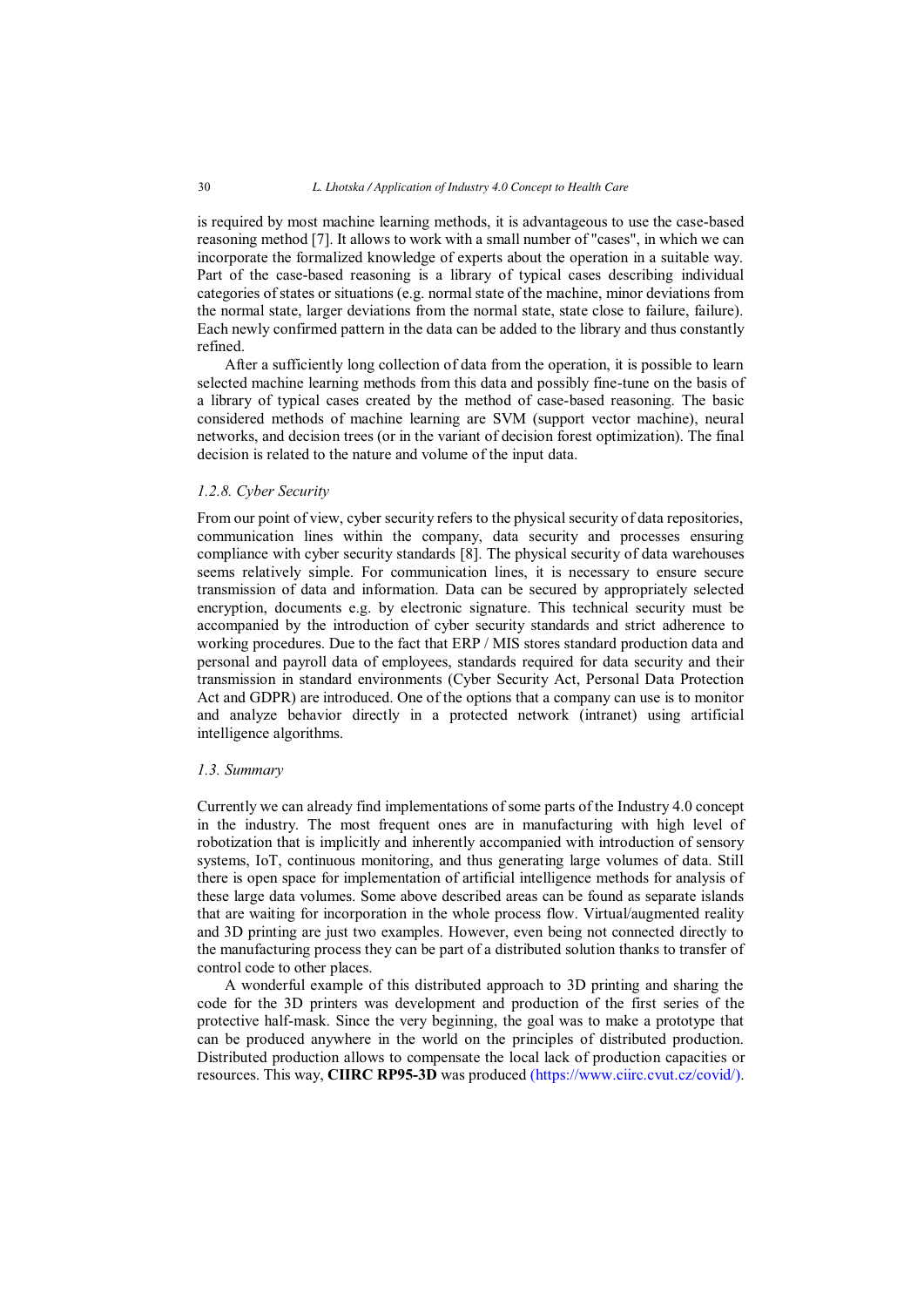We have described in more detail those parts of the Industry 4.0 concept that have the potential to be applied successfully in the health care environment.

# **2. Health Care**

Current health care is characterized by continuously growing costs and by technology development and digital transformation. One of the main reasons why the health care costs are growing too fast is increased life expectancy that leads to a much higher level of chronic diseases. Other reasons are inefficiencies in the health care system, more frequent demand on care, inflexible care settings, inefficient and insufficient use of medical technology and advanced data processing, low stress on prevention.

When we analyze the state in detail, we can find many similarities with the industry, although we have to keep in mind that not all processes in health care can be automatized and that large portion of the activities will be always performed by humans. However, they can be better supported by technology, data and information in their work. The Covid-19 pandemic showed the need of technology in many areas of health care activities. In some cases, it speeded up development and introduction into routine operation of various devices and tools. Excellent examples are laboratory robots performing monotonous repeated simple, but precise operations; mobile robotic platforms with special body containing UVC-LD unit for disinfection [9]; Lab on Chip solutions for prompt diagnostics. The situation also proved that more intensive use of telemedical applications for distant monitoring of patients is needed. Many chronic patients were isolated at home and were afraid to visit their doctors because of the possibility being infected. In these cases, telemedicine can help. On the other side, it generates large volumes of data that cannot be evaluated manually. The disciplines, such as Big data and artificial intelligence offer tools for handling the problem.

In the next paragraphs we touch the areas described in section 2.2 and show, which of them are already used and/or what is the current research in the respective areas.

# *2.1. Selected Items of Industry 4.0 Concept in Health Care*

#### *2.1.1. Data integration*

In health care there are many activities that need proper planning and scheduling. It starts from shift planning in hospitals, nursing homes and similar institutions, over planning and scheduling of examinations and treatments on special devices (e.g. CT, MRI, and nuclear medicine), operations, patient visits. Although there are already some positive examples where advanced algorithms are used, these planning tasks are done mostly manually. It is highly desirable to transform planning and scheduling tasks to digital form, utilizing advanced algorithms.

Monitoring in health care is represented by two tasks: one is monitoring of medical devices and the other one is monitoring of patients [10, 11]. Devices have to be checked regularly (so-called safety technical check), the procedure is defined by legal regulations. However, between the checks the devices are usually not monitored by additional sensors that could indicate any problem. Only if the device has self-check function integrated. Thus similar approach to industrial monitoring is highly advisable. Continuous monitoring of patients is regularly performed at ICU. If a patient is moved to a standard room, continuous monitoring is not generally performed although there are situations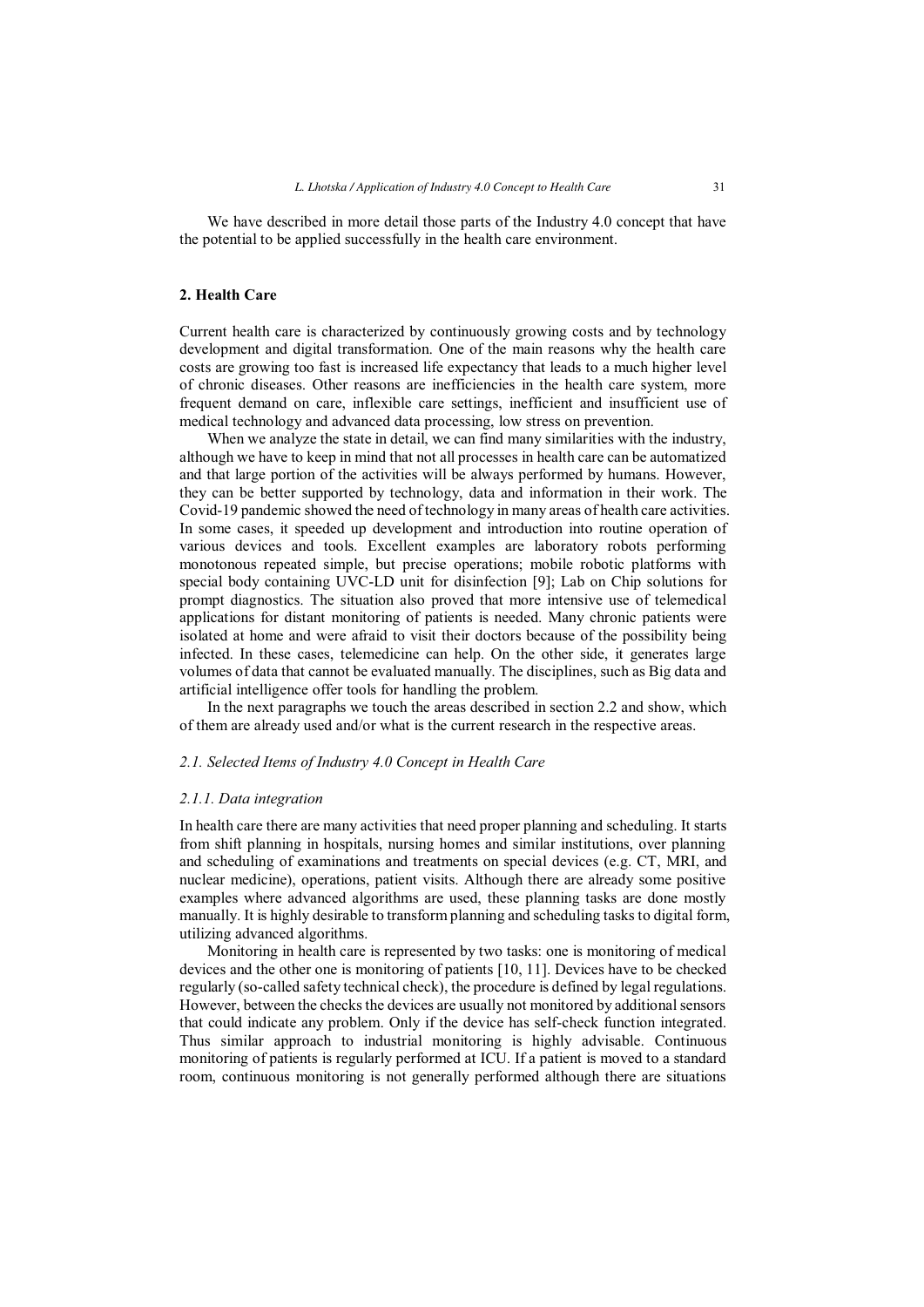when the continuous monitoring might help identify a health problem faster, thus invoking faster medical action. Discharged patients are not monitored at all (there are few exceptions due to used devices – pacemakers [10, 11, 12] insulin pump and continuous glucose monitor [13, 14]). Obviously, there are more diagnoses, at which continuous monitoring of the patient health state could provide valuable information before a serious state occurs. Sometimes even a simple solution using messaging proves to be useful [15]. Monitoring can be an efficient tool for preventive and predictive medicine.

## *2.1.2. Virtual reality*

Virtual reality (VR) is not yet used in medical practice however it already proved to be a good tool for teaching and training [16, 17] on one side and also for some experimental treatments.

In clinical courses, VR helps in training special skills, simulating situations and states that might occur in real life but training cannot be performed on real patients because they are not available at the given moment (having the required diagnosis, injury, health state, rare disease, etc.). There exist simulators (artificial patient) however they are expensive and some functions cannot be simulated on them easily or at all. VR can simulate almost everything. And moreover, more students can work on the same task at the same time. Last but not least it allows recording all performed actions that can be successively replayed, analyzed and evaluated. It is very important to explain students whether everything they did was relevant and corresponding to the patient state or what was done incorrectly and why.

Rehabilitation, pain alleviation [18, 19, 20], activation of elderly and cognitive training [21, 22, 23] are among the most frequently researched areas. Some of them were already subject to clinical studies. Recently various studies have been performed that examine the potential of VR systems in rehabilitation as the most promising medical application area. Concerning medical diagnoses, most studies focused on stroke, Parkinson's disease and joint replacement. Similarly, to other research of technologies applied to health care, one of the research goals in VR is personalization that allows adjustment of the application to each person needs and abilities during the treatment.

# *2.1.3. 3D Printing*

3D printing and additive manufacturing is a fast growing area that has already found its place in medicine through many applications. Similarly to VR, in education of medical students – in case of lacking anatomical material for study, exact copies can be printed to show students not only normal structures, but also abnormalities that are rare. Currently, 3D printing is more and more used in clinical practice. This development started in 1990s with anatomical modeling for bony reconstructive surgery planning. Next step was development of personalized implants. Liaw and Guvendiren [24] bring an excellent overview of both routinely used applications and research activities in 3D printing for medical purposes. Dentistry is the area where 3D printing is used almost routinely for prostheses, dentures, dental models and surgical guides building on high degree of accuracy of printed products and patient-specific design. Research and development activities can be found in the areas of medical devices, tissue engineering scaffolds, tissue models, drug formulation and controlled drug delivery [25, 26]. 3D printing uses various technologies and printable materials. One of the advantages is the development of complex geometric structures impossible to produce by standard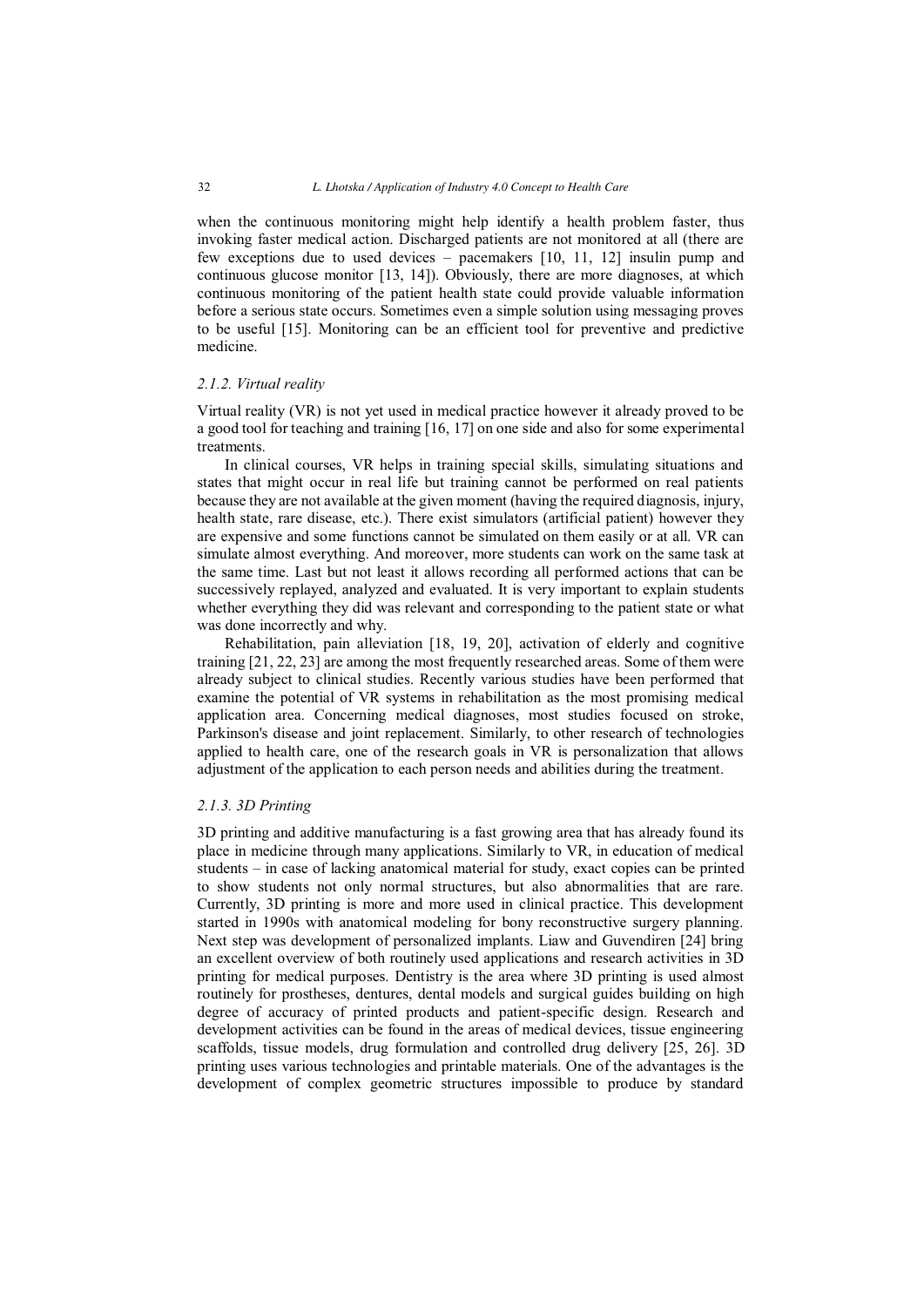manufacturing technologies. The potential of 3D printing is high. However, there are still open issues of clinical trials, approvals and legal regulations because till now the patienttailored design in its depth and manufacturing the printed product directly at the pointof-care were not considered.

## *2.1.4. Internet of Things*

Recently with the aim to distinguish IoT applications in medicine from other areas, the term Internet of Medical Things (IoMT) has been introduced. It represents the interconnection of medical devices and their integration to a wider network with the aim to collect and analyze larger volumes of patient data to improve patients´ health. Currently there exist many forms and types of IoMT that are used to some extend in practice. For example, wearables used for measurement of physiological parameters belong to them. Some types of ambient sensors can provide useful information about the patient state as well. Obviously, if we want to rely on the data precision in the same way as in case of the data coming from certified medical devices, there might be an issue. However, we need frequently the information about the trends and not exact values. For such purpose most of these fitness bracelets and similar products are sufficient. Gatouillat et al. [27] and Al-Turjman et al. [28] present in their reviews existing types of IoMT, their architectures, challenges, concerns and research directions with the focus on the technological side. Major concerns that need to be addressed are reliability, precision and accuracy, security and privacy, energy efficiency. Interoperability and modularity are mentioned only briefly without deeper analysis of requirements on data formats, data models and standards. Ethical and legal issues are not discussed although they are very important for wide acceptance and introduction of these technologies into routine practice [29].

# *2.1.5. Robotization*

Robots cannot fully replace human medical doctors and nurses. However, there can be identified many demanding and tedious types of work where they can either replace or at least assist a human. In some hospitals autonomous robots are already used for transportation of material, laundry or meals, mostly only on technical floors [30, 31]. The reason is to avoid potential accident with patients or staff. Autonomous robots or manipulators with arms as known from the industry are not used in health care. Recently there have been developed several projects focusing on social robots that can serve as companions to patients [32, 33]. Due to Covid-19 several interesting applications were developed: laboratory robot based on industrial platform for precise manipulation with samples, mobile robot with body wearing the UVC-LD for space disinfection [9].

# *2.1.6. Big Data*

Medical technology already generates large volumes of data. The greatest problem that must be solved is connected with current fragmentation of data. Data from different modalities are stored separately and it is impossible to integrate them and to perform analysis of complete data of a single patient in one system. If we add data from continuous monitoring, we could get a very rich picture of the patient health state. However, this task needs more research in advanced data models that would be able to encompass all data types. In biomedical image processing, many advanced algorithms have been already introduced [34]. Recent development in deep learning seems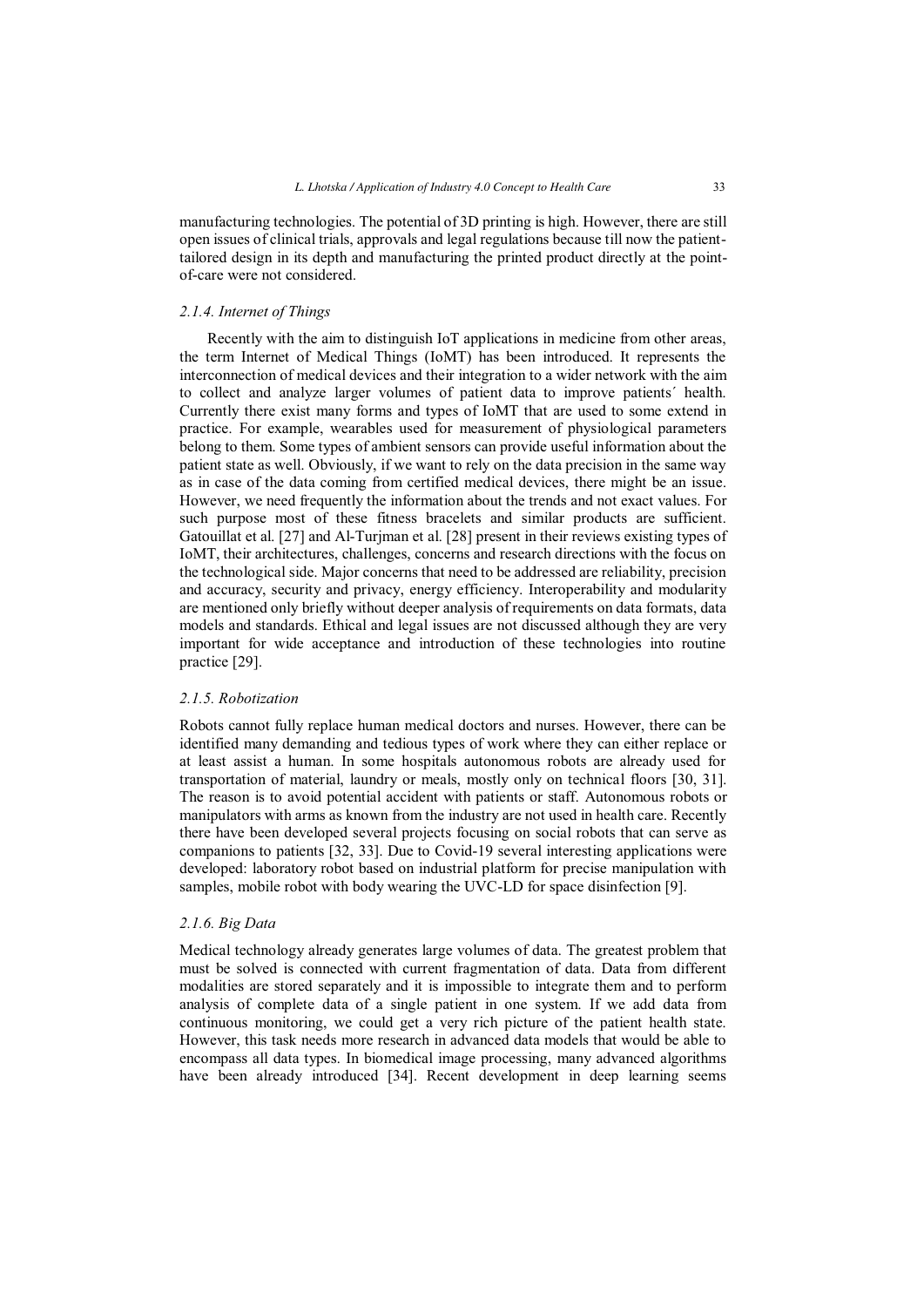promising as some publications show. But, as shown in [35], proper data preparation and selection for the training, testing and validation sets is crucial. At the end of the day we get either an excellent model that identifies objects in the images successfully or a model that fails at an image, which a child recognizes. Therefore, the greatest challenge is proper understanding the primary acquired data and selection of the relevant methodology and finally selection of the most suitable processing methods.

# *2.1.7. Artificial Intelligence*

Many AI algorithms have been used in particular for image and signal processing, and data classification in different medical tasks [36, 37]. However, they are still subject of clinical research and are not frequently used in everyday practice. In some cases, they are directly incorporated in the software of a device and give recommendation of the diagnosis. This is the case of current ECG devices.

With the large volumes of incoming data use of AI algorithms will be inevitable. Without any doubt, the developed software has to be tested thoroughly if the intended use is decision support. The challenges are the same as with big data.

# *2.1.8. Cyber Security*

Since the health care systems work with sensitive data, the requirements on data privacy and security of all systems are very high. When compared with the industrial environment, it is more challenging to ensure security in health care because there are more users that need access to various interconnected systems. The security measures must be strictly followed by all actors in the health care field. On the contrary to the industry, there are many more persons accessing the sensitive data and information. Many devices were not primarily designed for work in a network environment. Telemedicine and IoMT must operate in the Internet. All these aspects contribute to increased vulnerability of the interconnected systems and their parts. Human errors (sometimes even intentional misuse) are one part of the problem, which can be reduced by education and training to some extent. Currently, cyber-attacks coming from the Internet become more frequent and represent more serious threat. The task is then to detect pirated software, malware and infected files across the IoMT. Ullah et al. [38] proposed a detection method based on deep learning approach that is able to identify malware with very high accuracy (more than 97%). Another critical issue is secure communication from the sensing device to the storage and/or processing site. One of the possible solutions is proposed by Deebak et al. [39]. It utilizes a secure anonymous biometric-based user authentication scheme using smart card. As mentioned above, IoMT devices and systems are inherently vulnerable. They frequently combine wide variety of technologies, including wireless sensor networks that are inherently insecure. Moreover, healthcare manufacturers and users are frequently not aware of IoMT security risks. There is lack of security standards for IoT in general. Recent activities have been aimed at assessment of degree of security provided in IoMT solutions [40]. The authors proposed a security assessment framework for IoMT solutions that is available as web application.

# *2.2. Summary*

In some aspects health care is similar to industry. But there are also many differences, in particular due to the character of work. In health care the human-human interaction is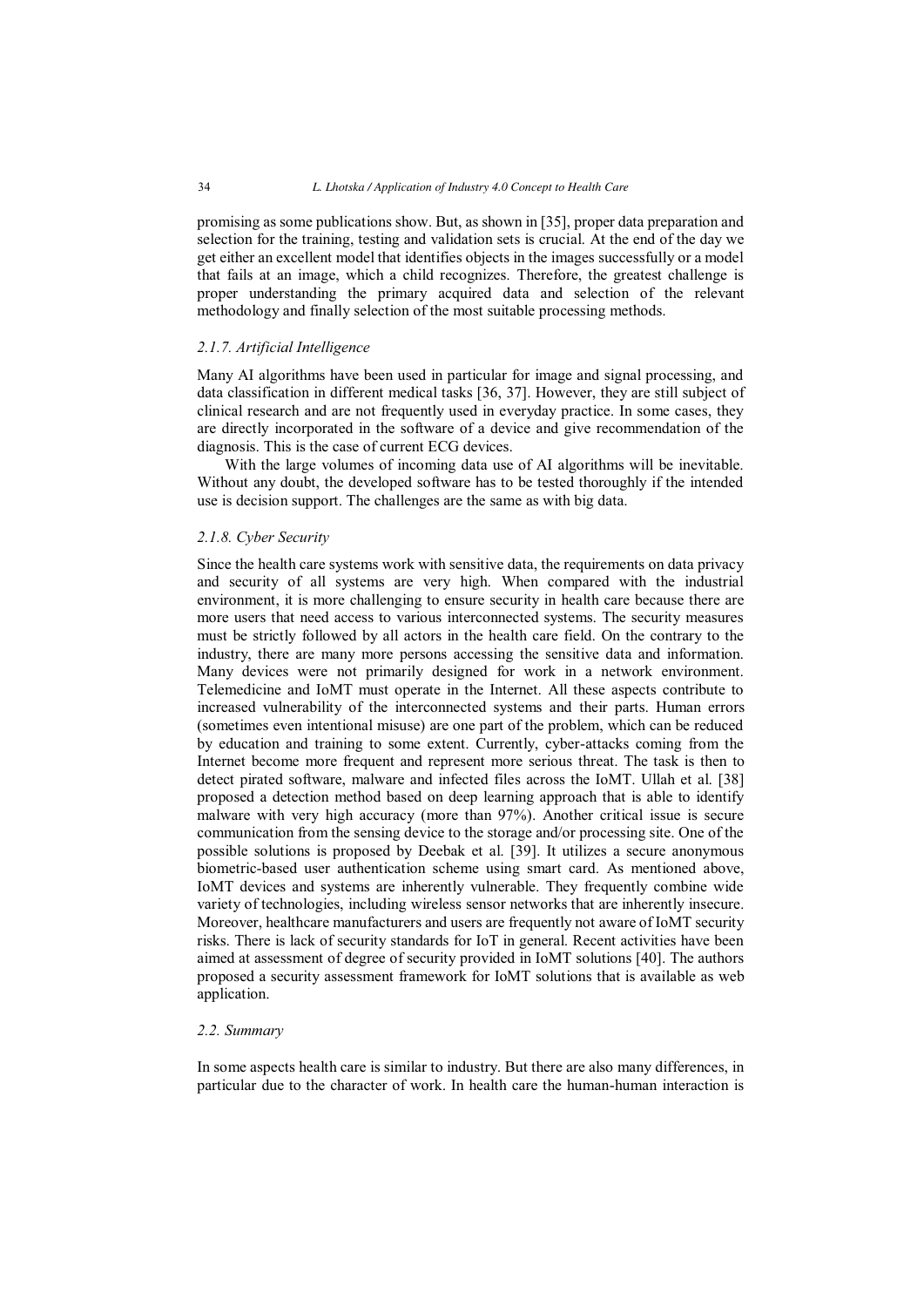the major type of interaction, in the industry human-machine interaction (and machinemachine interaction) prevails. Diagnostics and treatment are more personalized – each patient is different. Industrial production builds on standards and norms, which makes also the data collection and processing easier. Health care uses medical guidelines however they are written in natural language. The degree of formal descriptions in medicine is still rather low. Most of the patient history and treatment recommendations is recorded as unstructured free text. This complicates successive analysis that should utilize this information. The requirement of structured electronic health record is a necessary condition for use of more advanced algorithms that could combine data from different modalities with descriptive information in the record.

# **3. Conclusion**

In the paper we tried to describe the basic characteristics and parts of the Industry 4.0 concept and identify those ones that are already used or could be introduced in the health care area. We see still as main problems the huge variability of data formats, no unified approach to information systems design, closed data formats of medical devices (processed and visualized by proprietary software without possibility to store the raw data and results in patient record). From this point of view, standardization and interoperability remain the main challenges. Interoperability and standardization need to be elaborated in relation to data and aggregated information. Thus, it is not enough to be able to receive the message, i.e. to understand the syntax of the message, but it is necessary to understand the semantics. This requirement implies development of a data model that maps semantic content from the data received from the devices into an information system that is usually used for collecting and evaluating data from monitored persons. It must be based on several relatively simple principles: creation of formats and protocols for exchange of data records between health care information systems; format standardization and connected interface unification; improvement of communication efficiency; guide for dialogue between involved parties at interface specification; minimization of different interfaces; minimization of expenses for interface implementation; keeping rules of ethical conduct; and strictly following the legal regulations.

# **Acknowledgements**

Research of L. Lhotska was supported by the project FV-20696 "Personal health monitoring and assistive systems", funded by the TRIO program of the Ministry of Industry and Trade of the Czech Republic.

# **References**

- [1] BMBF-Internetredaktion (21 January 2016). Zukunftsprojekt Industrie 4.0 BMBF. Bmbf.de. Retrieved 30 June 2020[. https://www.bmbf.de/de/zukunftsprojekt-industrie-4-0-848.html](https://www.bmbf.de/de/zukunftsprojekt-industrie-4-0-848.html)
- [2] Industrie 4.0: Mit dem Internet der Dinge auf dem Weg zur 4. industriellen Revolution. Vdinachrichten.com (in German). 1 April 2011. Archived from [the original](http://www.vdi-nachrichten.com/artikel/Industrie-4-0-Mit-dem-Internet-der-Dinge-auf-dem-Weg-zur-4-industriellen-Revolution/52570/1) on 4 March 2013. Retrieved 30 June 2020. [https://www.ingenieur.de/technik/fachbereiche/produktion/industrie-40-mit-internet-dinge](https://www.ingenieur.de/technik/fachbereiche/produktion/industrie-40-mit-internet-dinge-weg-4-industriellen-revolution/)[weg-4-industriellen-revolution/](https://www.ingenieur.de/technik/fachbereiche/produktion/industrie-40-mit-internet-dinge-weg-4-industriellen-revolution/)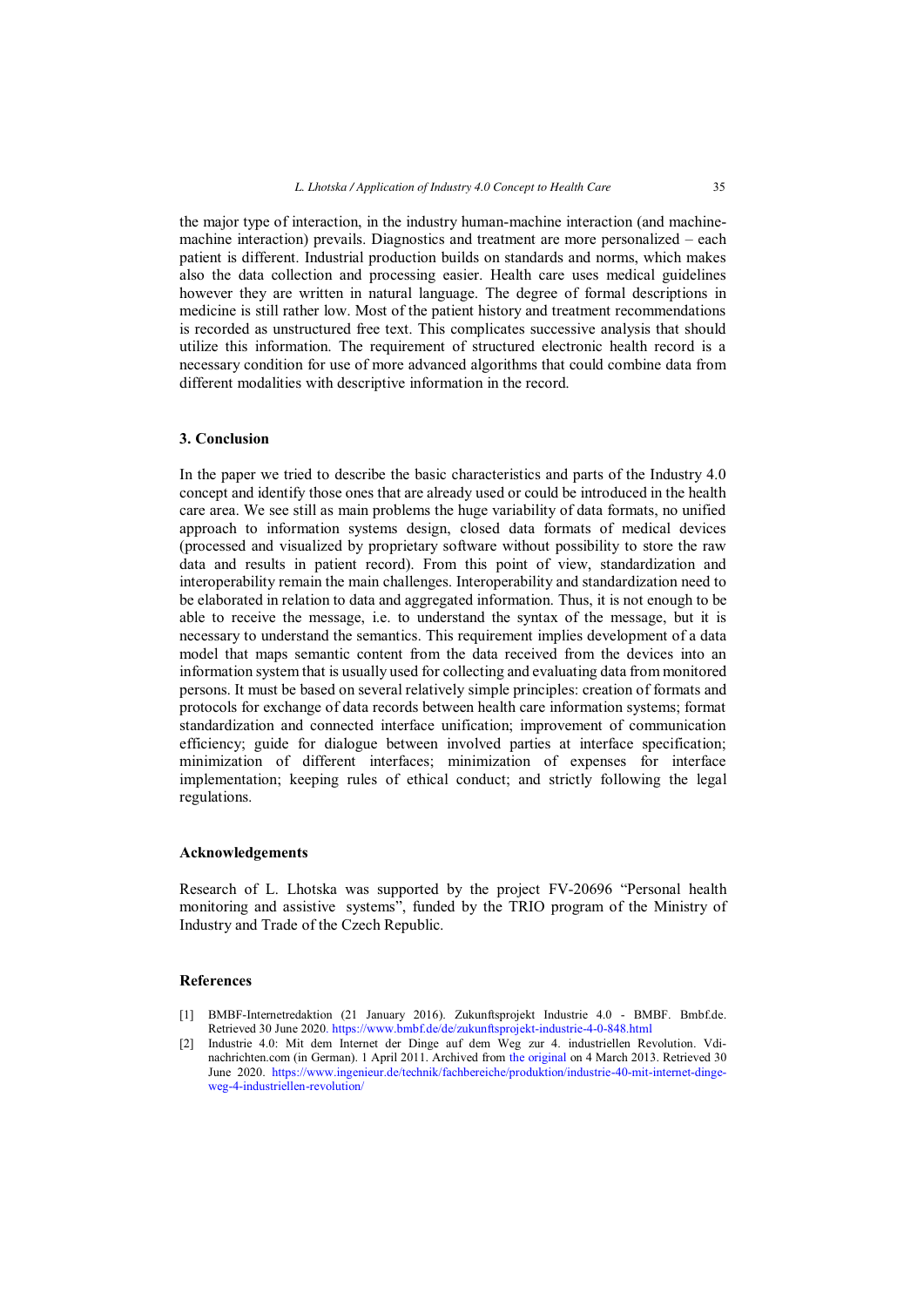- [3] Marik V, et al. Industry 4.0 Challenge for the Czech Republic (in Czech). Management Press, 2016
- Yin Y, Stecke KE, Li D. The evolution of production systems from Industry 2.0 through Industry 4.0.<br>International Journal of Production Research. November 2017: 56.1–2: 848–861. Journal of Production Research. November doi:10.1080/00207543.2017.1403664. ISSN 0020-7543
- [5] Giordani S, Lujak M, Martinelli F. A distributed multi-agent production planning and scheduling framework for mobile robots. Computers & Industrial Engineering, Jan 2013; 64,1: 19-30. <https://doi.org/10.1016/j.cie.2012.09.004>
- [6] Shalev-Shwartz S, Ben-David S. Understanding Machine Learning: From Theory to Algorithms. Cambridge University Press, 2014
- [7] Begum S, et al. Case-Based Reasoning Systems in the Health Sciences: A Survey of Recent Trends and Developments. IEEE Trans on SMC-Part C: Applications and Reviews, Jul 2011; 41,4: 421-434. DOI: 10.1109/TSMCC.2010.2071862
- [8] Brooks CJ, Grow C, Craig P, Short D. Cybersecurity Essentials. Wiley, Oct 2018, 784 p. ISBN: 978-1- 119-36239-5
- [9] Disinfection mobile robot: [https://www.mobihealthnews.com/news/asia-pacific/omron-launches-uvc](https://www.mobihealthnews.com/news/asia-pacific/omron-launches-uvc-disinfection-robot-targeting-covid-19-virus)[disinfection-robot-targeting-covid-19-virus,](https://www.mobihealthnews.com/news/asia-pacific/omron-launches-uvc-disinfection-robot-targeting-covid-19-virus) last accessed 2020/07/15
- [10] Schuchert A. Telemedicine in pacemaker therapy and follow-up. Herzschrittmacherther Elektrophysiol. 2009 Dec; 20,4: 164-72. doi: 10.1007/s00399-009-0058-1.
- [11] Duncker D, et al. Device-based remote monitoring: Current evidence. Herzschrittmacherther Elektrophysiol. 2017 Sep; 28,3: 268-278. doi: 10.1007/s00399-017-0521-3. Epub 2017 Aug 15.
- [12] Ono M, Varma N. Remote Monitoring for Chronic Disease Management: Atrial Fibrillation and Heart Failure. Card Electrophysiol Clin. 2018 Mar; 10,1: 43-58. doi: 10.1016/j.ccep.2017.11.005.
- [13] Marcolino MS, et al. Telemedicine Application in the Care of Diabetes Patients: Systematic Review and Meta-Analysis. Plos One. 2013; 8,11. Epub 2013 Nov 8. doi: [10.1371/journal.pone.0079246](https://dx.doi.org/10.1371%2Fjournal.pone.0079246)
- [14] Su D, et al. Does telemedicine improve treatment outcomes for diabetes? A meta-analysis of results from 55 randomized controlled trials. Diabetes Research and Clinical Practice, June 2016; 116: 136-148. https://doi.org/10.1016/j.diabres.2016.04.019
- [15] Spaniel F, et al. ITAREPS: Information Technology Aided Relapse Prevention Programme in Schizophrenia. Schizophr Res . 2008 Jan; 98,1-3: 312-7. doi: 10.1016/j.schres.2007.09.005. Epub 2007 Oct 24.
- [16] Visible Body Company. http://www.visiblebody.com, last accessed 2020/07/15.
- [17] Virtual Medicine Company. http://www.medicinevirtual.com, last accessed 2020/07/15.
- [18] Tashjian VC, et al. Virtual reality for management of pain in hospitalized patients: Results of a controlled trial. JMIR Mental Health 2017; 4,1, e9, 11 pages.
- [19] McSherry T, et al.: Randomized, crossover study of immersive virtual reality to decrease opioid use during painful wound care procedures in adults. J. Burn Care Res. 2018; 39,2: 278–285.
- [20] Malloy KM, Milling LS. The effectiveness of virtual reality distraction for pain reduction: A systematic review. Clin. Psychol. Rev. 2010; 30,8: 1011–1018.
- [21] Virtual Reality for Seniors | Welcome to Rendever. http://rendever.com/, last accessed 2020/02/15.
- [22] WIRED. For Senior Citizens, the Future of VR Lies in the Past. https://www.wired.com/2017/04/vr-forseniors/, last accessed 2020/02/15.
- [23] National Institute of Mental Health. Virtual City A Game System for Cognitive Training in Virtual Environment (TL01000309), [https://www.nudz.cz/vyzkumne-programy/vp3-aplikovane-neurovedy-a](https://www.nudz.cz/vyzkumne-programy/vp3-aplikovane-neurovedy-a-zobrazeni-mozku/granty-projekty/)[zobrazeni-mozku/granty-projekty/,](https://www.nudz.cz/vyzkumne-programy/vp3-aplikovane-neurovedy-a-zobrazeni-mozku/granty-projekty/) last accessed 2020/07/15.
- [24] Liaw C-Y, Guvendiren M. Current and emerging applications of 3D printing in medicine. Biofabrication. 2017 Jun 7; 9,2: 024102. doi: 10.1088/1758-5090/aa7279.
- [25] Min JK, et al. (eds.) 3D Printing Applications in Cardiovascular Medicine. Academic Press 2018.
- [26] Prendergast ME, Burdick JA. Recent Advances in Enabling Technologies in 3D Printing for Precision Medicine. Adv Mater. 2020 Apr; 32,13: e1902516. doi: 10.1002/adma.201902516.
- [27] Gatouillat A, et al. Internet of Medical Things: A Review of Recent Contributions Dealing With Cyber-Physical Systems in Medicine. IEEE Internet of Things Journal, Oct. 2018; 5, 5: 3810 – 3822. DOI: 10.1109/JIOT.2018.2849014
- [28] Al-Turjman F, Nawaz MH, Ulusar UD. Intelligence in the Internet of Medical Things era: A systematic review of current and future trends. Computer Communications, 15 Jan 2020; 150: 644-660. https://doi.org/10.1016/j.comcom.2019.12.030
- [29] Lhotska L, Cheshire P, Pharow P, Macku D. Non-technical Issues in Design and Development of Personal Portable Devices. Stud Health Technol Inform. 2016; 221: 46 - 50. DOI10.3233/978-1-61499- 633-0-46.
- [30] Mobile Industrial Robots. Mobile robots in hospital. [https://www.mobile-industrial-robots.com/en/](https://www.mobile-industrial-robots.com/en/%20insights/case-studies/mobile-robot-transports-sterile-goods-in-hospital/)  [insights/case-studies/mobile-robot-transports-sterile-goods-in-hospital/,](https://www.mobile-industrial-robots.com/en/%20insights/case-studies/mobile-robot-transports-sterile-goods-in-hospital/) last accessed 2020/07/15.